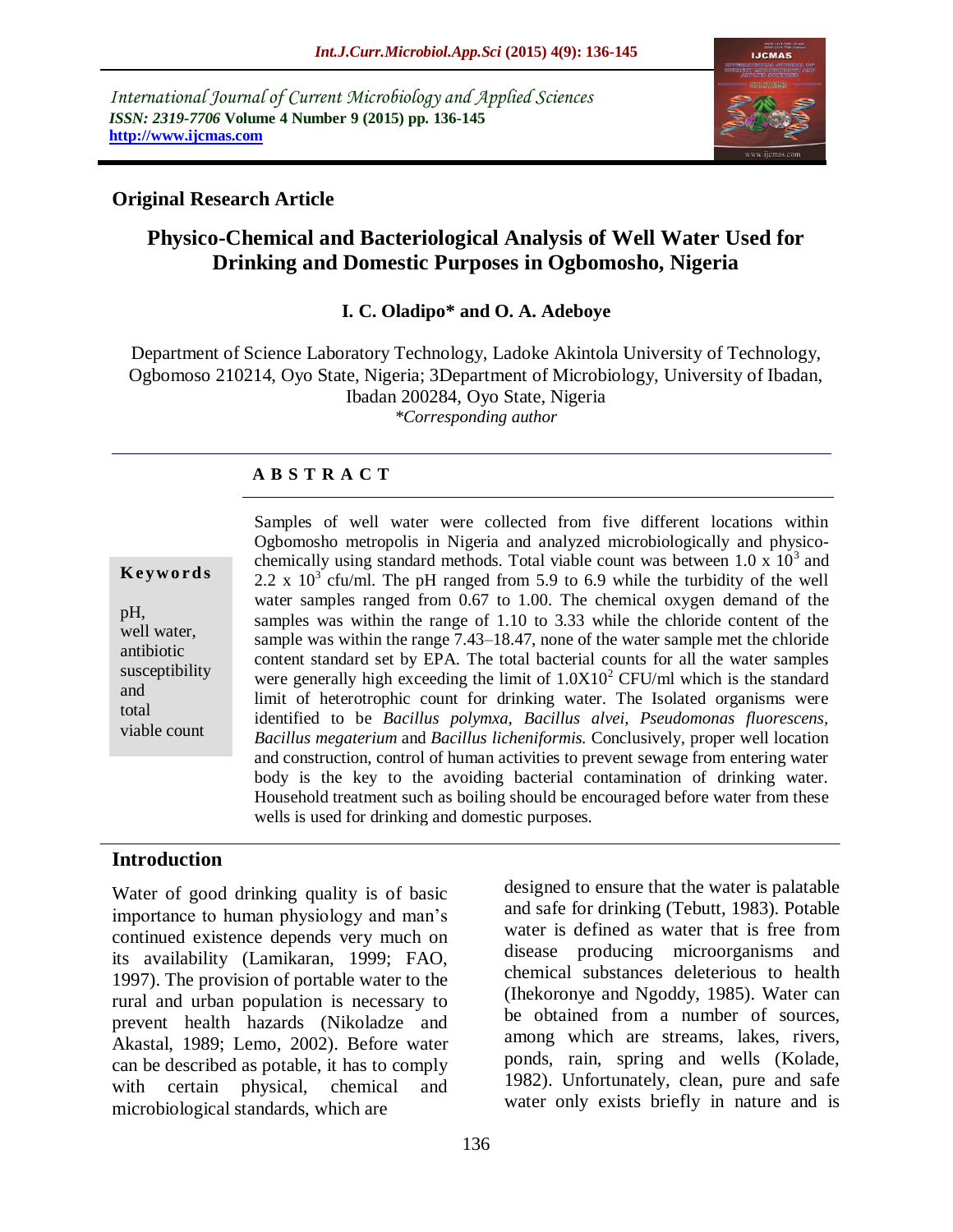immediately polluted by prevailing environmental factors and human activities. Water from most sources is therefore unfit for immediate consumption without some sort of treatment (Raymond, 1992).

The presence of bacteria is of great importance in the water industry with regards to water-borne diseases. Some of such diseases are dysentery, typhoid fever, paratyphoid fever, cholera, infantile paralysis, poliomyelitis, infectious hepatitis, guinea worm, amoebic dysentery, etc (Szewzyk *et al.,* 2000). Transmission of the causative micro-pathogenic organism is through direct or indirect contamination of water source by human excreta. Since it is extremely difficult to isolate and identify different forms of pathogens, the microorganisms which are of significance to water quality are those of enteric pathogenic origin (Szewzyk *et al.,* 2000).

In Nigeria, majority of the rural populace do not have access to potable water and therefore, depend on well, stream and river water for domestic use. The bacterial qualities of groundwater, pipe borne water and other natural water supplies in Nigeria, have been reported to be unsatisfactory, with coliform counts far exceeding the level recommendation by World Health Organization (Dada *et al.,* 1990a, 1990b, Edema *et al.,* 2001). Water quality assessment has become a big issue today because of the potential hazards associated with the use of contaminated water supply. Various researchers have reported on the serious and severe illness like typhoid fever, Cholera, dysentery resulting from the use of contaminated water supply (Mather, 1984). Also water of poor physico-chemical quality may have adverse health effect causing unavoidable economic and human losses (Mather, 1984).

In many developing countries, availability of water has become a critical and urgent problem and it is a matter of great concern to families and communities depending on non-public water supply system. Conformation with microbiological standard is of special interest because of the capacity of water to spread diseases within a large population (Edema *et al.,* 2001). Although the standards vary from place to place, the objective anywhere is to reduce the possibility of spreading water borne diseases to the barest minimum in addition to being pleasant to drink, which implies that it must be wholesome and palatable in all respects (Edema *et al.,* 2001).

The principal objectives of municipal water are the production and the distribution of safe water that is fit for human consumption (Lamikaran, 1999). A good knowledge of the chemical qualities of raw water is necessary so as to guide its suitability for use. Thus, regular physico-chemical analysis of water at source must be carried out to determine or check the effectiveness of treatment process. This work is aimed at evaluating the microbiological quality and physico-chemical parameters of water sources used for drinking and cooking purposes in Ogbomosho, Nigeria.

## **Materials and Methods**

### **Collection of samples**

Five different well water samples were collected from five different locations in Ogbomosho. These samples were transported aseptically to the laboratory for analysis.

### **Culture media**

The media used include Mac Conkey and Nutrient Agar. These were prepared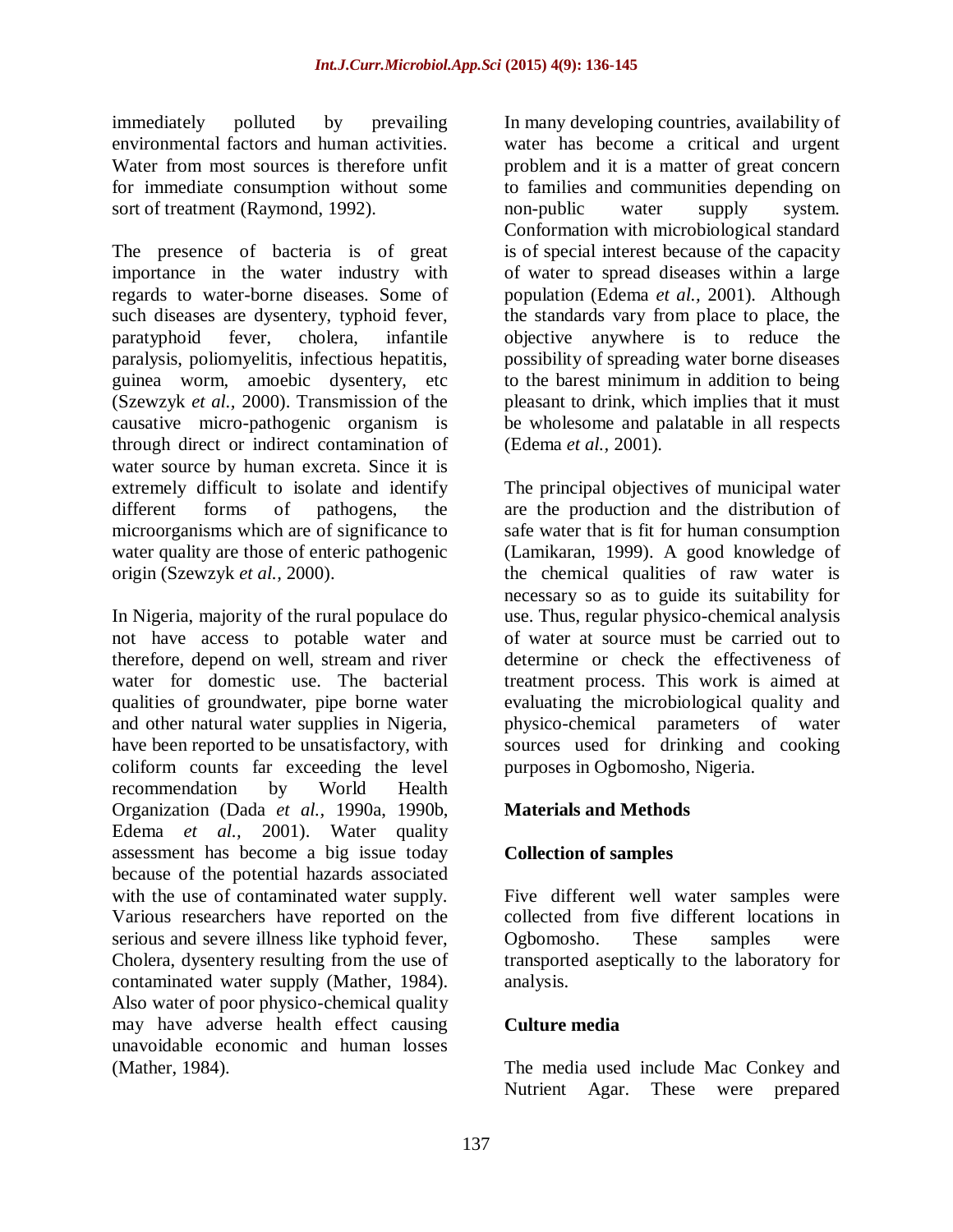according to the manufacturer's specification and sterilized at  $121^0C$  for 15 minutes in an autoclave.

#### **Isolation of microorganisms**

One milliliter of each sample was serially diluted, one milliliter of an appropriate dilution was inoculated on agar plates and the plates were incubated for 24hours at  $37^{\circ}$ C. After 24 hours sterile wire loop was used to pick the pure colonies from the plate and was streaked on a freshly prepared nutrient and MacConkey agar then incubated for 24 hours at  $37^{\circ}$ C. Pure cultures were then stored in a refrigerator at  $4^{\circ}$ C. The routine laboratory method of Cruickshank *et al.* (1975) was used to characterize different isolates. The isolates were identified using their macroscopic, cultural, physiological and biochemical characteristics.

### **Total colony count**

One milliliter of each sample was mixed with sterile de-ionized water and serially diluted. One milliliter of appropriate dilution was seeded on plate count agar using spread plate method, and then incubated at  $37^0C$  for 24 hours. The plate count agar was examined and colonies present were counted and recorded after incubation at  $37^{\circ}$ C for 24 hours, to get the total colony count in CFU/mL.

#### **Determination of antibiotic susceptibility profile**

The antibiotic susceptibility of the bacterial species isolated was performed on Müller-Hinton agar. Then, 0.1 mL of each bacterial isolates (105–106 cells/mL**)** was seeded into each of the Petri dishes containing sterile Müller-Hinton agar and were allowed to stand for 30 minutes to enable the inoculated organisms to pre-diffuse. The commercially

available discs (Himedia, India) were aseptically placed on the surfaces of the sensitivity agar plates with a sterile forceps and were incubated at 30°C for 24 h. Zones of inhibition after incubation were observed and the diameters of inhibition zones were measured in millimeters (Oladipo *et al.,* 2014).

## **Physico-chemical analysis**

The physic-chemical tests included the determination of turbidity, colour, total solid, total dissolved solid, total suspended solid, pH, total hardness and chloride content using the method of FAO (1997)

## **Determination of Chemical Oxygen Demand (COD)**

The COD was determined according to the method reported by Rand and Taras (1975). Ten milliliter of the sample was taken in a100 ml bottle then 5 ml of conc.  $H<sub>2</sub>SO<sub>4</sub>$  was added and about 1g of copper sulphate (CuSO4) also added. Then 3 ml of prepared N/40 KMnO<sup>4</sup> solution was added and the bottle was immersed in boiling water for 30min while keeping the surface of the boiling water at the higher level than the surface of the sample. Then 3 ml prepared  $N/40$  sodium oxalate (Na<sub>2</sub>C<sub>2</sub>O<sub>4</sub>) was added and immediately titrated with N/40 potassium permanganate  $(KMnO<sub>4</sub>)$  until violet color appeared then repeated for the blank separately under same condition using 10 ml of distilled water instead of 10 ml of sample. Then,

$$
COD \text{ as mg } O_2/L = \frac{1}{40 \times 8000}
$$
  
ml of sample

Where:

 $A = ml$  of KMnO<sub>4</sub> used for sample.  $B = ml$  of  $KMnO<sub>4</sub>$  used for blank.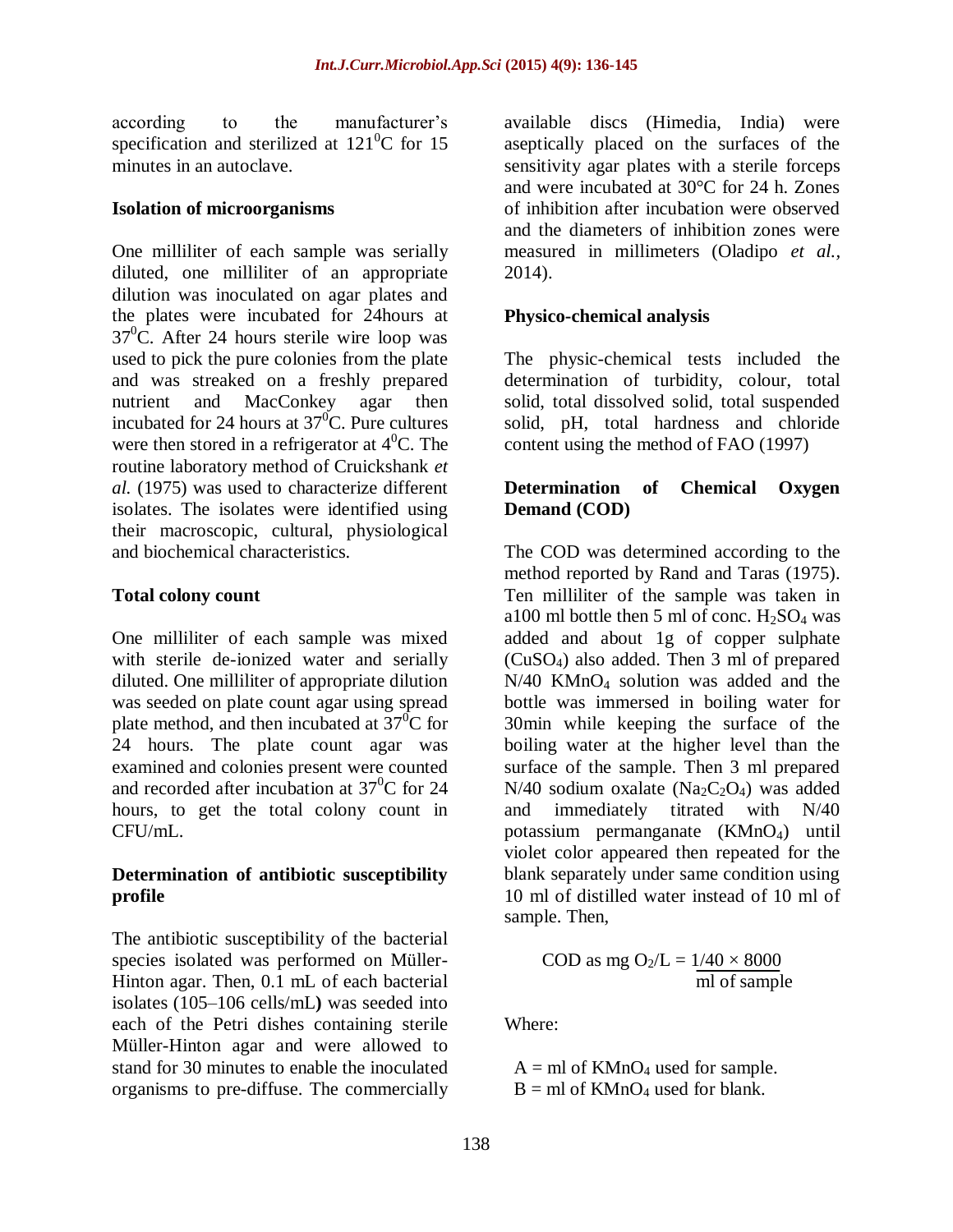$1/40$  = molarity of KMnO<sub>4</sub>. 8000 = milliequivalent weight of oxygen  $\times$  $1000$  ml/L.

#### **Determination of Biochemical Oxygen Demand (BOD)**

The BOD-5 was determined using Winkler method as described by (Rand and Taras, 1975). Two 100 ml bottles was obtained with lid and cleaned well. 25 ml sample was taken in each bottle and 75 ml of distilled was added to the two bottles. Then the two bottles closed well. One bottle was kept in the incubator at  $20-22$ °C for 5 days. Then 10 ml of manganese sulphate solution and 2 ml of alkali- iodide solution were added to the other bottle well below the surface of the liquid by using a syringe. Then the bottle closed and mixed by inverting the bottle several times. When the precipitate settles leaving a clear supernatant above the precipitate mixed again slowly by inverting the bottle, and when the setting has produced at least 50 ml supernatant 8 ml of con.  $HS_2O_4$  were added. Then the bottle was closed and mixed by gentle inversion until dissolution was completed. Then 100 ml of the sample was titrated with 0.05 M  $Na<sub>2</sub>S<sub>2</sub>O<sub>3</sub>$  solution until a pale yellow solution is reached. Then 2 ml of freshly prepared starch solution was added and titration was continued until a blue color appeared. The procedure was then repeated using 100 ml distilled water (blank). Then, repeated for incubated sample after 5 days. The BOD was calculated as follows:

BOD as  $mgO_2/L = 16(V1 - V2)$ 

Where:

 $V1 = ml$  of  $Na<sub>2</sub>S<sub>2</sub>O<sub>3</sub>$  used for the sample before incubation.

 $V2 = ml$  of  $Na<sub>2</sub>S<sub>2</sub>O<sub>3</sub>$  used for the sample after incubation.

#### **Determination of Total Solids and Volatile Solids**

The total solids and volatile solids of the samples were determined as described by (Punmia and Jan, 1998). Cleaned dish was taken and ignited to constant weight (*W*1). Then 25 ml of well mixed sample transferred to the above dish. Then the sample evaporated to dryness at 103°C for 24 hours, in constant temperature oven. Then cooled the dish in a desicator and weight was determined (*W*2). Then the dish was ignited at 600°C in furnace for 30 min. The dish was cooled in a desicator and its weight was determined (*W*3).

The total solids content was calculated as follows:

Total solids  $(ST) = (W2 - W1) \times 100$ mg/l V

Total volatile solids (SV) = 
$$
\frac{(W2 - W3) \times 100mg/ml}{V}
$$

Where:

 $W1 =$  Weight of empty dish.  $W2 =$  Weight of the dish after evaporation. *W*3 = Weight of the dish after ignition.  $V =$  Volume of the sample.

#### **Determination of Suspended Solids (Non-Filterable Solids)**

The total suspended solids were determined according to the method described by (Punmia and Jan, 1998). Cleaned crucible with filter paper was ignited to constant weight in an oven (*W*1). Then 25 ml sample was taken and filtered through the crucible. Then the crucible was dried in a constant temperature oven maintained at 103°C for 24 hours, then cooled in a desicator and weigh (*W*2). The suspended solids were then calculated as follows: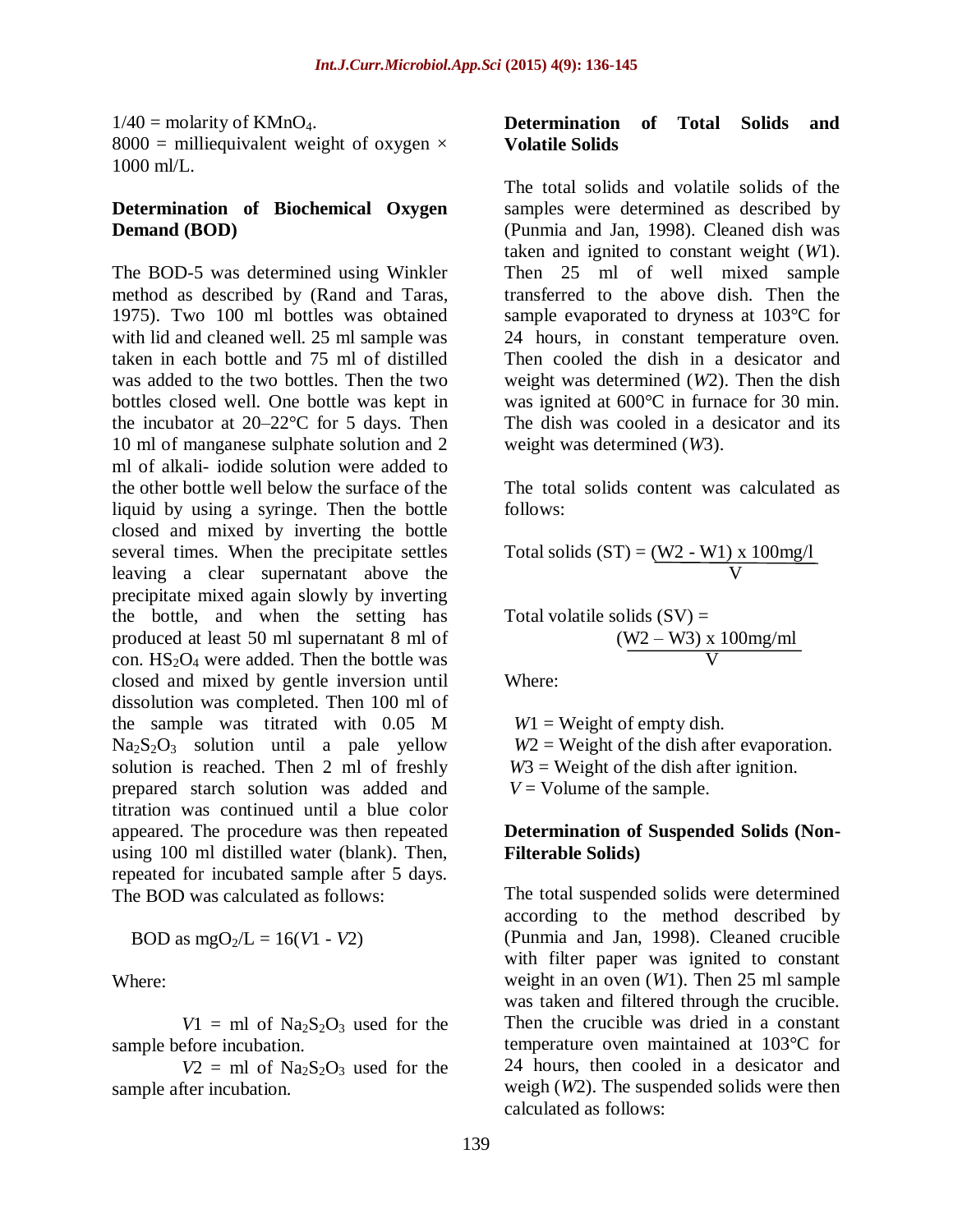Suspended solid =  $(W2 - W1)$  x 100mg/ml V

Where:

 $W1 = Weight of empty crucible plus filter$ paper.

 $W2 = Weight of the crucible and filter paper$ after drying.

 $V =$  Volume of the sample.

## **Determination of total dissolved solids**

Total dissolved solids were determined by evaporating the water samples to dryness (AOAC, 1990). In this method 50 ml of samples were transferred to a weighed evaporating dish, and evaporated to dryness by heating for 1–2 hours at 180°C to a constant weight. Total dissolved solids were calculated as follows:

mg/l of TDS= (mg residue) x1000 ml of sample

### **Determination of Color**

The color was measured using Lovibond Tintometer (model E). It is a visual colorimeter used widely in the oil industry, but it is used in foods that are in liquid form (Pomeranz and Meloan, 1987). The instrument has a set of permanent glass colors filters in the three primary colors: red, yellow and blue. The colors were calibrated on a decimal scale in units of equal depth throughout each scale. The water samples were placed in glass cell and the filters were introduced into the optical system until color match was obtained.

## **Determination of Turbidity**

The turbidity was determined photoelectrically using photometer 7000. The turbidity of water depends on the quantity of solid matters present in the suspension state. Turbidity is a measure of light-emitting properties of water, and turbidity test is used to indicate the quality of waste discharges with respect to colloidal matter. The turbidity depends up on the strength of the water samples. The results were expressed in term of formazin turbidity units (VTU).

## **Results and Discussion**

Bacterial pathogens were isolated from well water samples collected from five different locations within Ogbomosho metropolis in Nigeria and were subjected to microscopical, macroscopical, physiological and biochemical tests. They were identified to be *Bacillus polymxa* (2)*, Bacillus alvei*  (1)*, Pseudomonas fluorescens* (2)*, Bacillus megaterium* (2)*, Bacillus licheniformis* (2)*.* The distribution of the microorganisms in the samples is shown in table 1. *Pseudomonas fluorescens* can survive and replicate in moist reservoirs, and as a result, nosocomial outbreaks often lead to the investigation of water sources (Anaissie *et al.,* 2002). It has generally been regarded to be of low virulence and an infrequent cause of human infection (Hsueh *et al.,* 1998).

*Bacillus licheniformis* is a facultative anaerobe commonly found in dust, soil and water. It is considered now pathogen for humans (Gale *et al.,* 2002). Most infections are associated with the experience of invasive trauma (e.g. catheters, surgery) and/or a debilitate health state, thus it is often encountered as a nosocomial pathogen (Gale *et al.,* 2002). *Bacillus licheniformis* is also a well-known cause of food poisoning, resulting in diarrhea and vomiting. Infections are rarely known to be fatal, although fatal food poisoning has been reported. Ocular infections, bacteremia, sepsis/septicemia, ventriculitis, peritonitis are the reported types of infection and they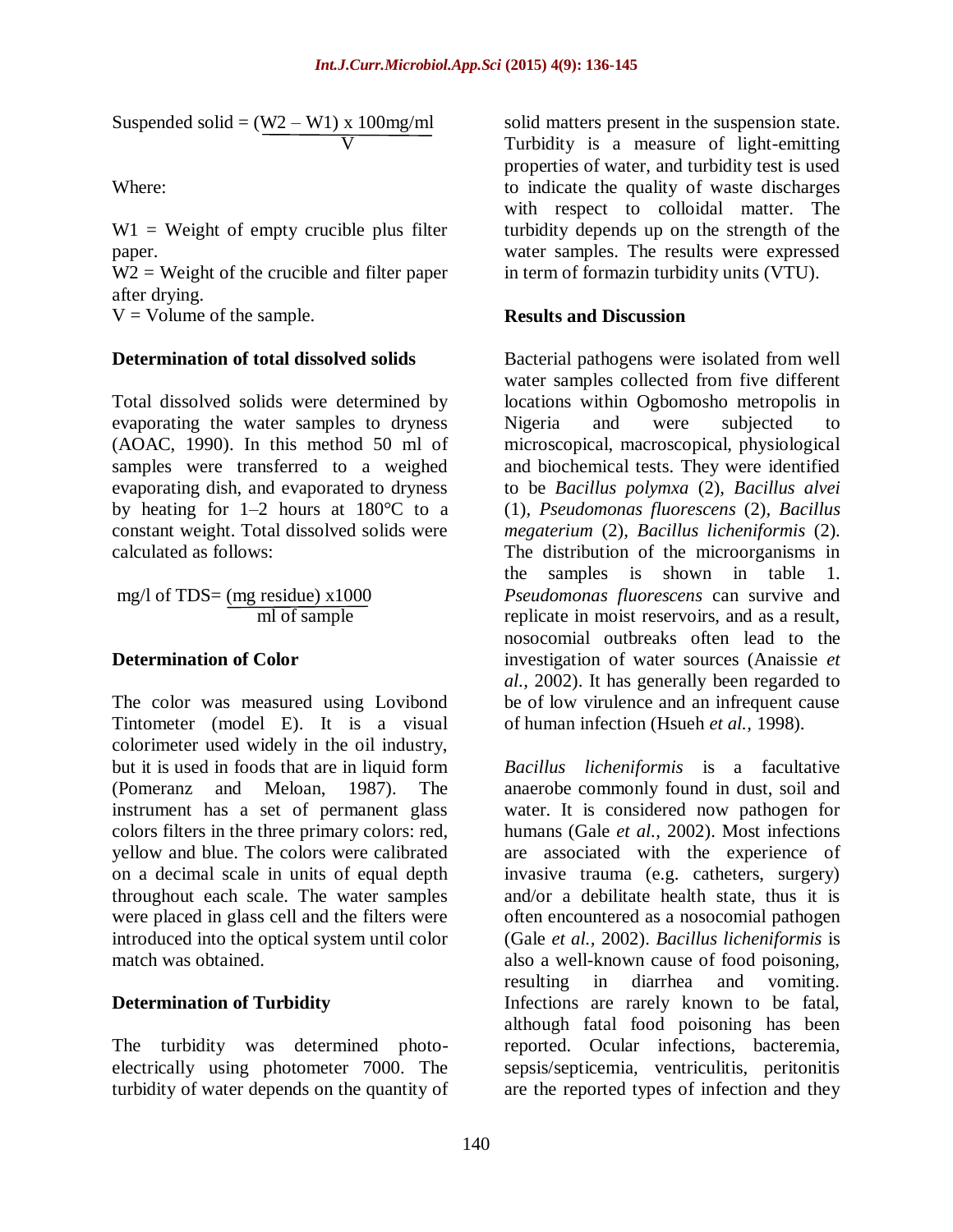are usually treated with antibiotics. Cases of long-term persistence or recurrence or of extended latency have not been found (Fritze and Pukall, 2001). Hence, the presence of these bacterial pathogens in the tested water samples suggests that infection may arise following consumption of these water samples.

The result of the total bacterial count showed that Sample E had the highest colony count of  $2.2 \times 10^3$  CFU/mL while sample C had the lowest colony count of  $1.0\times10^3$  CFU/mL as shown in table 2. Antibiotics susceptibility profile of the isolated organism was determined using commercially available antibiotics discs. It was observed that all the isolates were sensitive to all commercially available antibiotics used as shown in table 3. The total bacterial counts for all the water samples were generally high exceeding the limit of  $1.0X10^2$  CFU/ml which is the standard limit of heterotrophic count for drinking water (EPA, 2002). The primary sources of these bacteria in water are animal and human wastes. These sources of bacterial contamination include surface runoff, pasture, and other land areas where animal wastes are deposited. Additional sources include seepage or discharge from septic tanks, sewage treatment facilities and natural soil /plant bacteria (EPA, 2002).

In the United States, several rivers were reported to be reservoirs of antibiotic resistant bacteria (Ash *et al.,* 2002). Antibiotic resistant may occur spontaneously, by selective pressure or because of antibiotic abuse by humans or over use in animals (White *et al.,* 2005). Although antibiotic resistant is common, antibiotics are still indicated in the management of diarrhea. Antibiotics shorten the duration of diarrhea, decrease stool output and may mitigate complications

(Black, 1993). The antibiotic susceptible pattern of isolates in this study indicates that 100% of the isolates were sensitive to clinically relevant antibiotics.

The physico-chemical parameters analysis of the well water samples was also carried out and the pH of the well water samples was within the range of 5.9–6.9 and the color was within the range of 0.17–0.67 Hazen unit while the turbidity of the samples was within the range of 0.67–1.00 VTU. The chemical oxygen demand of the samples was within the range of 1.10–3.33 mg/L. The chloride content of the sample was within the range of 7.43–18.47 mg/L as shown in table 4. The physiochemical analysis of the well water samples was compared with World health organization and Environmental protection agency standards. The pH range of samples B, C, D, E was within the WHO and EPA standard except sample A that was below the standard. The turbidity of the samples was within the range of EPA standard but not up to WHO standard. The total solid of the samples were higher than WHO and EPA standard. The acidity of samples A, C, D and E were below WHO and EPA standard while sample B was higher than both WHO and EPA standards.

The pH of most the water samples were in agreement with pH assigned by EPA (as the standard pH of water ranges from  $6.5 - 8.5$ ), except pH of water sample B (EPA, 2002). None of the water samples met the color standard limit for drinking water set by EPA. The standard color limit recommended by EPA is 15 Hazen Unit (EPA, 2002) while the color of the water samples in this work ranged from 0.17 to 0.5. The low turbidity observed with the waters is in agreement with EPA standards on turbidity.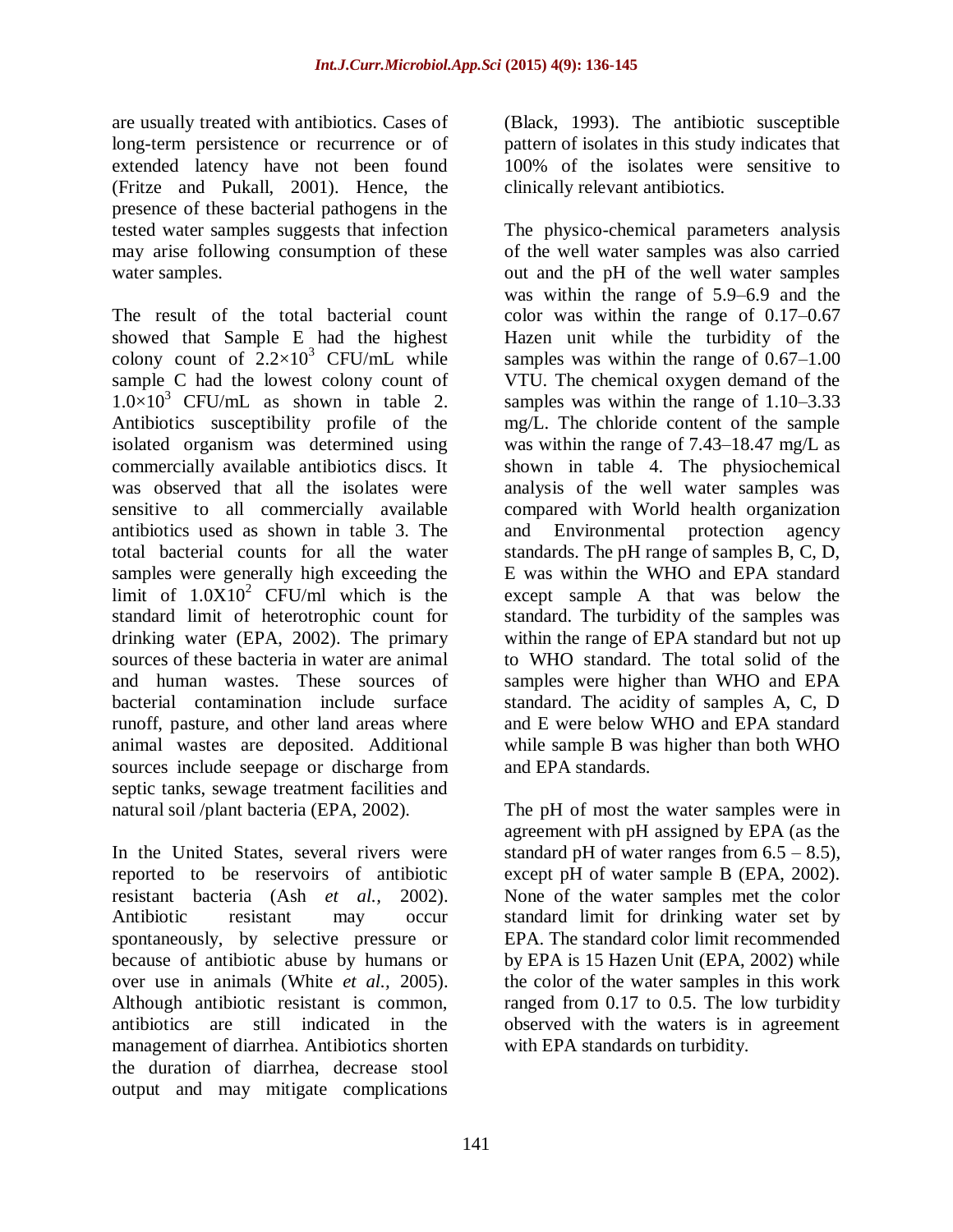| Samples |  |  | B. polymyxa B. alvei P. fluorescens B. megaterium B. licheniformis |
|---------|--|--|--------------------------------------------------------------------|
|         |  |  |                                                                    |
|         |  |  |                                                                    |
|         |  |  |                                                                    |
|         |  |  |                                                                    |
|         |  |  |                                                                    |

**Table.1** Distribution of the isolate in the well water samples

 $+=$  present,  $=$  absent,

| Samples                     | Total viable count (CFU/mL) |
|-----------------------------|-----------------------------|
| A                           | $1.7 \times 10^3$           |
| B                           | $1.7 \times 10^3$           |
| $\mathcal{C}_{\mathcal{C}}$ | $1.0 \times 10^3$           |
| D                           | $1.3 \times 10^3$           |
| E                           | $2.2 \times 10^3$           |

**Table.2** Total viable count of the well water samples

| Table.3 Antibiotics susceptibility pattern of the isolates |  |  |  |
|------------------------------------------------------------|--|--|--|
|------------------------------------------------------------|--|--|--|

| Isolates                      | <b>PEF</b> | <b>GN</b> | APX                           | Z    | AM        | R         | <b>CPX</b>     | S.   | <b>SXT</b> | Ε    |
|-------------------------------|------------|-----------|-------------------------------|------|-----------|-----------|----------------|------|------------|------|
| Bacillus polymyxa             | 22.5       | 22.5      | 15.0                          | 12.0 |           | 16.5 20.0 | 22.5 22.5 22.5 |      |            | 22.5 |
| Bacillus megaterium           | 20.0       | 18.0      | 19.5                          | 20.5 | 18.0      |           | 18.5 21.0      | 20.0 | 17.5       | 19.5 |
| <b>Bacillus licheniformis</b> | 19.0       | 19.5      | 18.5                          | 14.5 | 20.5 17.0 |           | 20.5           | 19.5 | 19.5       | 16.0 |
| Bacillus alvei                | 19.5       | 19.5      | 20.0                          | 15.5 | 15.0      | 19.5      | 20.0           | 19.0 | 20.0       | 18.5 |
| Pseudomonas fluorescens       |            |           | 20.0 21.5 19.5 21.0 20.0 21.0 |      |           |           | <b>20.0</b>    | 21.0 | 17.5       | 17.6 |

KEY: PEF (10µg) = Pefloxacin, GN (10µg) = Gentamycin, APX (30 µg) = Ampiclox, Z (20 µg) = Zinnacof, AM (30 µg) = Amoxacillin, R (25 µg) = Rocephin, CPX (10 µg) = Ciprofloxacin, S (30 µg) = Streptomycin, SXT (30  $\mu$ g) = Septrin, E (10  $\mu$ g) = Erythromycin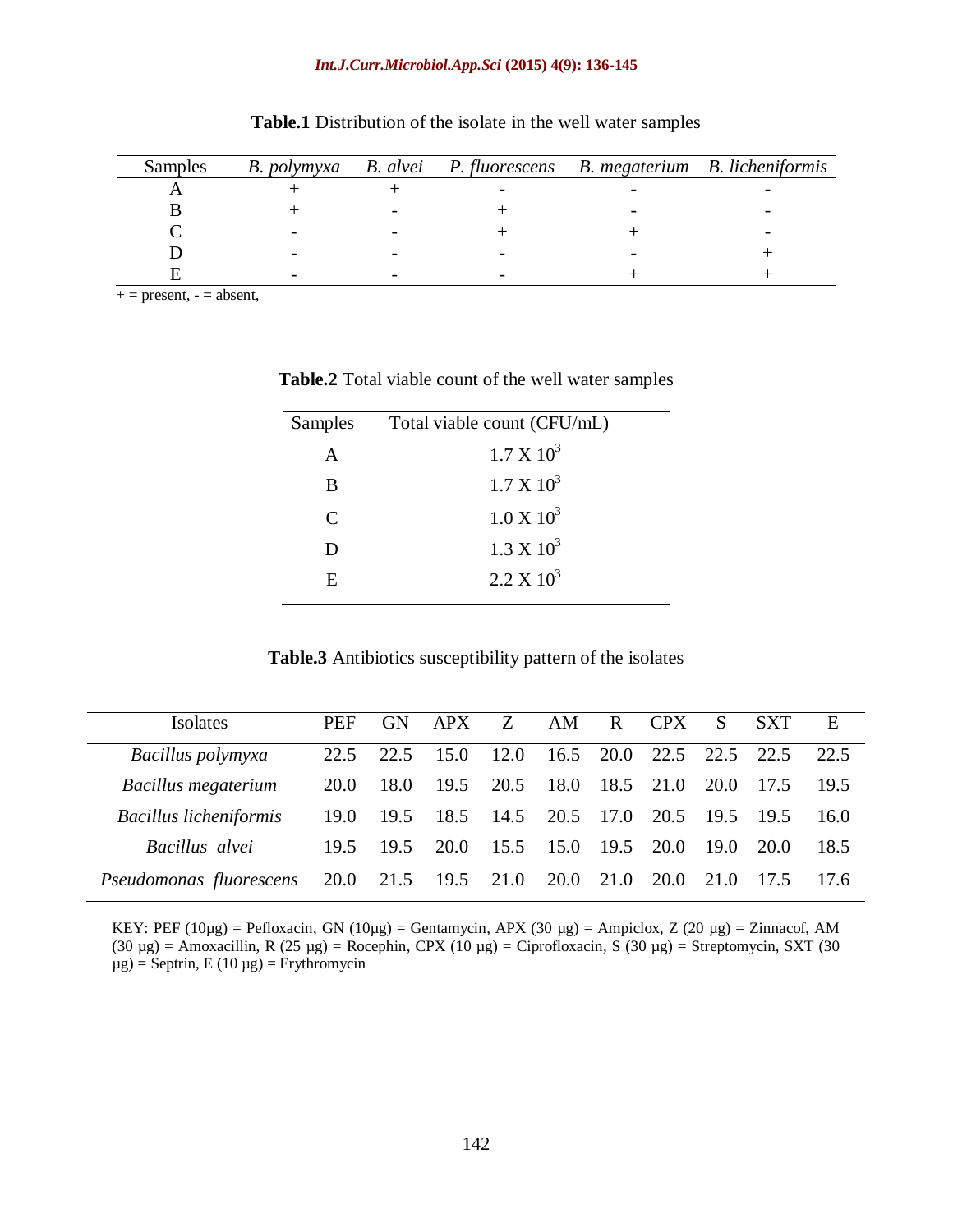| <b>PARAMETERS</b>                      | $\mathbf{A}$ | B       | $\mathbf C$ | D       | E       | <b>WHO</b><br><b>STANDARD</b> | EPA<br><b>STANDARD</b> |
|----------------------------------------|--------------|---------|-------------|---------|---------|-------------------------------|------------------------|
| pH                                     | 6.50         | 5.90    | 6.70        | 6.70    | 6.90    | 6.50                          | 6.50-8.50              |
| Conductivity(Ms/cm)                    | 296.00       | 82.33   | 160.33      | 492.67  | 151.67  |                               |                        |
| Color(Hazen Unit)                      | 0.17         | 0.67    | 0.33        | 0.17    | 0.50    | 6.00                          | 15.00                  |
| Turbidity(VTU)                         | 0.80         | 1.00    | 1.00        | 0.67    | 0.83    | 6.00                          | $0.00 - 5.00$          |
| Total<br>Solids(mg/100g)               | 1363.33      | 1440.00 | 1506.67     | 1760.00 | 1423.33 | 500.00                        | 500.00                 |
| <b>Total Suspended</b><br>Solids(mg/L) | 1250.00      | 1363.33 | 1426.67     | 1580.00 | 1350.00 |                               |                        |
| <b>Total Dissolved</b><br>Solids(mg/L) | 113.33       | 43.33   | 80.00       | 180.00  | 71.67   | 500.00                        | 500.00                 |
| Acidity(mg/L)                          | 0.23         | 0.47    | 0.13        | 0.13    | 0.17    | 0.30                          | 0.30                   |
| Total<br>Hardness(mg/L)                | 72.30        | 67.67   | 64.70       | 69.17   | 58.47   | 500.00                        | 500.00                 |
| Chloride(mg/L)                         | 7.43         | 8.33    | 10.40       | 18.47   | 8.50    | 200.00                        | 250.00                 |
| Alkalinity $(mg/L)$                    | 0.23         | 0.33    | 0.07        | 0.10    | 0.13    |                               |                        |
| <b>Dissolved</b><br>oxygen(mg/L)       | 4.10         | 3.6     | 3.30        | 2.80    | 3.40    |                               |                        |
| BOD(mg/L)                              | 0.90         | 0.83    | 1.00        | 2.03    | 1.40    | $\overline{a}$                |                        |
| COD(mg/L)                              | 1.13         | 1.30    | 1.57        | 3.33    | 1.10    |                               |                        |

**Table.4** Comparison of the physicochemical analysis of water samples from water sources with WHO and EPA standards

High turbidity is often associated with higher levels of disease causing microorganism such as bacteria and other parasites (EPA, 2002; Schwartz *et al.,* 2000). Wells may get contaminated from underground runoff, which thereby increases its turbidity, which is a measure of cloudiness of water (EPA, 2002; Schwartz *et al.,* 2000). Fewer number of disease causing microorganisms may be an indication of lower turbidity value experienced with well samples. At no time can turbidity (Cloudiness of water) go above 5 VTU (EPA, 2002).

All water samples exceed the value set by EPA for standard limit for total dissolved solids, 500mg/L. Total dissolved solid in drinking water has been associated with natural sources, sewage urban runoff, industrial waste water and chemical used in

the water treatment process (EPA, 2002), though of aesthetic rather than health hazards (EPA, 2002). The chloride content or limit recommended by EPA is 250mg/l; none of the water sampled is in agreement with the chloride content set by EPA (2002).

Generally, well water is believed to be pure (Gordan and John, 1996; Prescott *et al.,* 2002) because of the purification properties of the soil however, it can also be contaminated. Wells are found to be contaminated due to improper construction, shallowness, animal wastes, and proximity to toilet facilities, sewage, refuse dump sites, and various human activities around the well (Bitton, 1994).

Conclusively, proper well location and construction, control of human activities to prevent sewage from entering water body is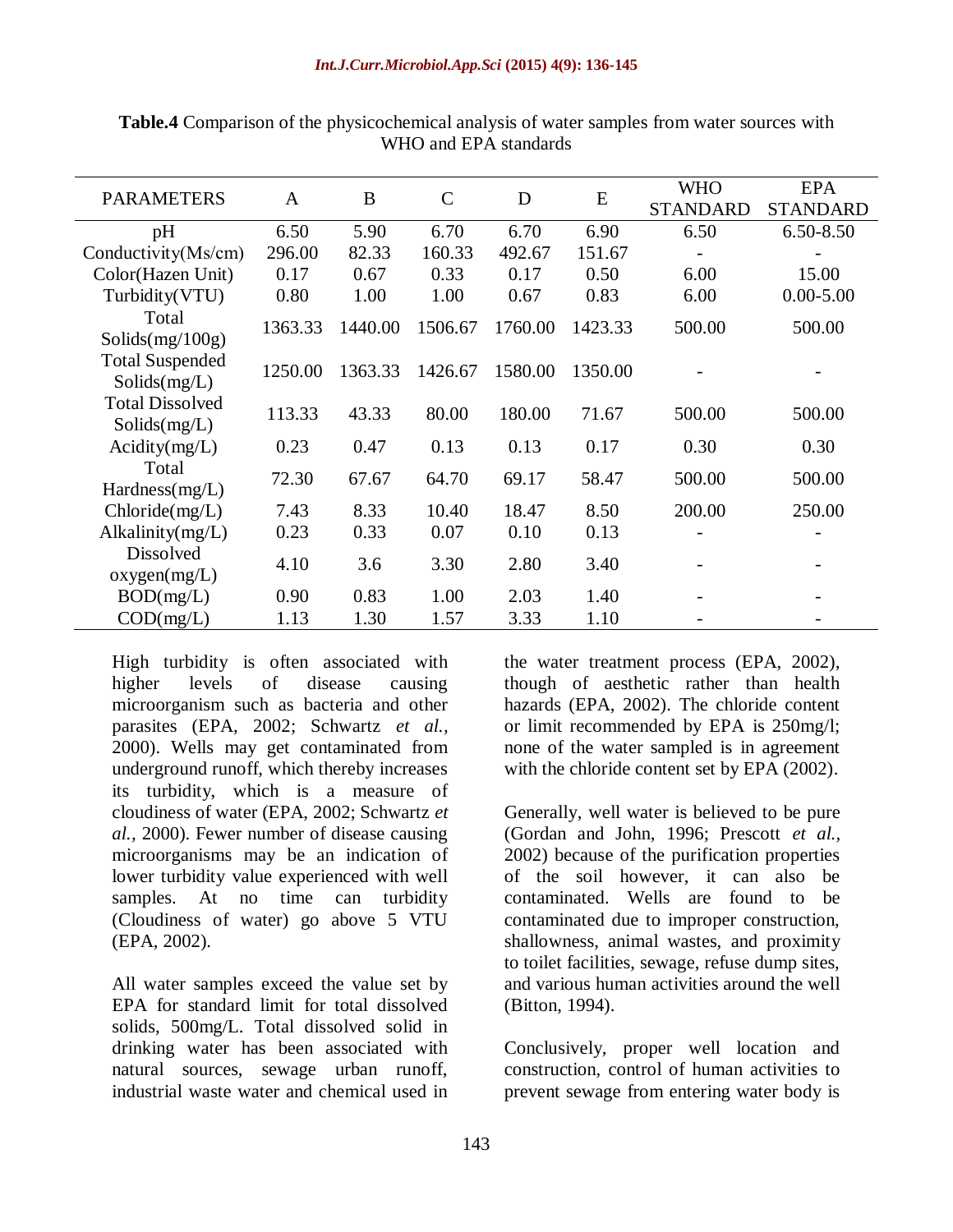the key to the avoiding bacterial contamination of drinking water (EPA, 2002). Water borne diseases may be due to improper disposal of refuse, contamination of water by sewage, surface runoff, therefore programmes must be organized to educate the general populace on the proper disposal of refuse, treatment of sewage and the need to purify our water to make it fit for drinking because the associable organisms are of public health significance being implicated in one form of infection or the other (Bitton, 1994). In areas lacking in portable water as in rural dwelling, educative programmes must be organized by researchers and government agencies to enlighten the villagers on the proper use of well water. More surveys of water quality analysis should be carried out in the municipality. Household treatment such as boiling should be encouraged before water from these wells is used for drinking and domestic purposes.

## **References**

- Anaissie, E.J., Penzak, S.R., Dignani, M.C. 2002. The hospital water supply as a source of nosocomial infections: a plea for action. *Arch. Intern. Med.,*  162: 1483–1492.
- AOAC, 1990. In: Helrich, K. (Ed.). Official<br>methods of analysis,  $15<sup>th</sup>$  edn. methods of analysis, Association of Analytical Chemists, Inc., USA. 777 Pp.
- Ash, R.J., Mauck, B., Morgan, M. 2002. Antibiotic resistance of Gram negative bacteria in rivers, United States of America. *Emerg. Infect. Dis.,* 8: 7–12.
- Bitton, G. 1994. Waste water microbiology. Wiley- Liss, Gainesville, New York. 118 Pp.
- Black, R.E. 1993. Persistent diarrhoea in children in developing countries. *Pediatr. Infect. Dis. J.,* 12: 751–761.
- Cruickshank, R., Duguid, J.P., Marmion,

B.P., Swainr, H.A. 1975. Medical microbiology, Vol. 2. The practice of medical microbiology. Churchill Livingstone, Edinburgh, London and New York.

- Dada, O.O., Okuofu, C.A., Obele, E. 1990a. Fecal pollution of well water in Zaria City, Nigeria. *Savannah,* 10: 1–5
- Dada, O.O., Okuofu, C.A., Yusuf, Z. 1990b. The relationship between residual chlorine and bacteriological quality of tap water in the water distribution system of Zaria Nigeria*. Savannah,*  10(2): 95–101.
- Edema, M.O., Omemu, A.M., Fapetu, O.M. 2001. Microbiological and physicochemical analysis of different sources of drinking water*. Niger. J. Microbiol.,* 15: 57–61.
- EPA, 2002. US Environmental protection agency, safe drinking water act amendment [http://www.epa.gov/safewater/mcl.H](http://www.epa.gov/safewater/mcl.Html) [tml](http://www.epa.gov/safewater/mcl.Html)
- Food and Agriculture Organization (FAO), 1997. Chemical analysis manual for food and water, 5th edn. FAO Rome, 1: 20–26.
- Fritze, D., Pukall, R. 2001. Reclassification of bioindicator strains *Bacillus subtilis* DSM 675 and *Bacillus subtilis* DSM 2277 as Bacillus atrophaeus. *Int. J. Syst. Evol. Microbiol.,* 51: 35–37.
- Gale, P., Pitchers, R., Gray, P. 2002. The effect of drinking water treatment on the spatial heterogeneity of microorganisms: implications for assessment of treatment efficiency and health risk. *Water Res.,* 36: 1640–1648
- Gordan, M.F., John, G.G. 1996. Water supply and waste removal in: waste supply and waste removal. In: Waste engineering, John Wiley and Sons, New York. Pp. 220–236.